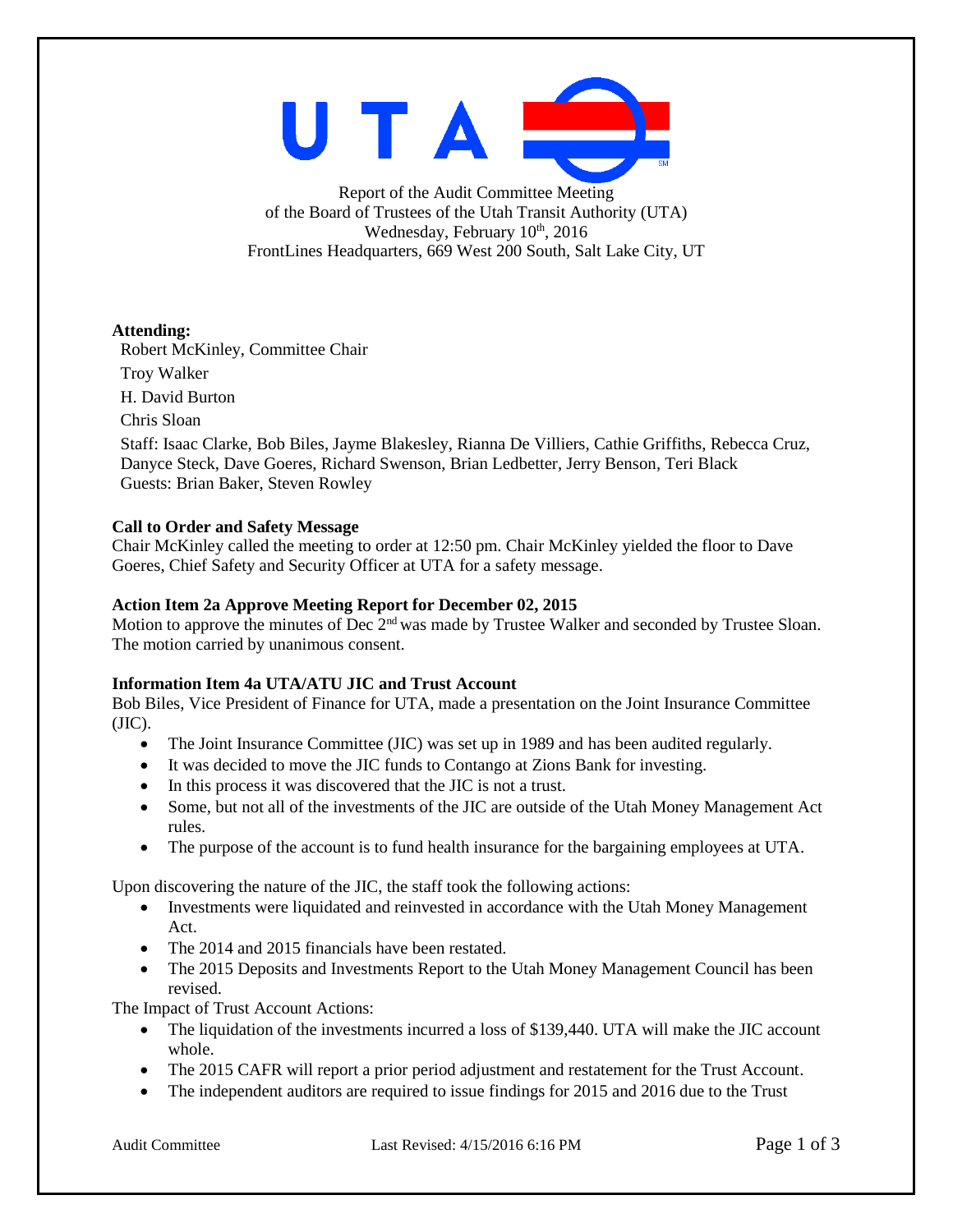Account being out of compliance with the Utah Money Management Act.

Action Plan to prevent and detect future issues:

- Internal survey of any potential accounts that should be under UTA control conducted. None have been identified thus far.
- Continue with current procedures to establish bank accounts.
- Use new accounts payable data analytic software
- Conduct an annual review of State Treasurer's report of unclaimed funds.

It is noted that action was taken by staff quickly and decisively once this issue was identified. The issue was immediately brought to the attention of Legal Counsel and the Chief Internal Audit Officer and was put on the agenda for the Audit Committee Meeting.

#### **Information Item 4b Municipal Bond Overview**

Richard Swenson, Deputy Treasurer at UTA and Brian Baker, UTA's investment advisor at Zions Bank presented a Bond Overview – An Introduction to UTA Bond Financing.

Discussion included the following:

- Characteristics of Bond Financing
- UTA Bonds and Ratings
- Total Outstanding Debt Service
- Debt Service Reserve and Rate Stabilization Fund

Items of note from the discussion:

- The sales tax bill currently before the Utah State Legislature would have a favorable impact on UTA's ratings
- This group should begin thinking about the most advantageous use of the bond refunding savings.
- This presentation has been very helpful to board members.

#### **Information Item 4c New Internal Auditors**

# **Isaac Clarke, Chief of Internal Audit for UTA, introduced two new Senior Internal Auditors for UTA.**

- Rianna De Villiers originally comes from South Africa. She has worked for Price Waterhouse. She relocated to Utah two years ago.
- Brian Ledbetter went to the University of Utah where he received his master's degree in accounting. He has worked for Grant Thornton and done work in the gold mining industry. He is excited to be here and believes in the mission of UTA.

UTA extends a welcome to both new Senior Internal Auditors.

Next meeting items:

- Audit plan adjustments will be updated and will be reported to the committee now that staff has been hired.
- Isaac Clarke, Chief Internal Auditor at UTA will provide a list of safeguards to prevent issues with UTA accounts in the future.
- Next meeting will be in April.